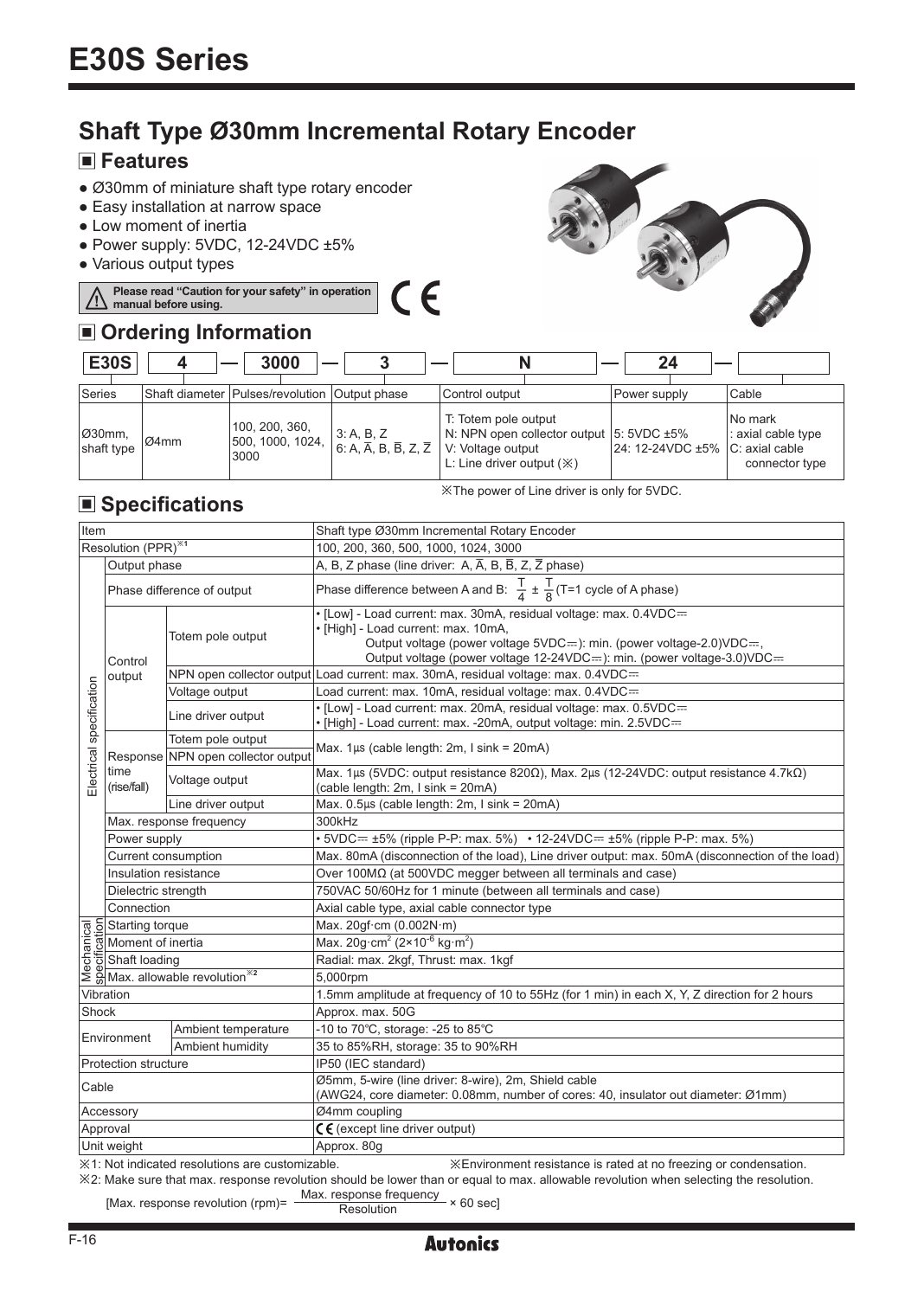

※The metal case and shield wire of encoder should be grounded (F.G.).

※Do not apply tensile strength over 30N to the cable.